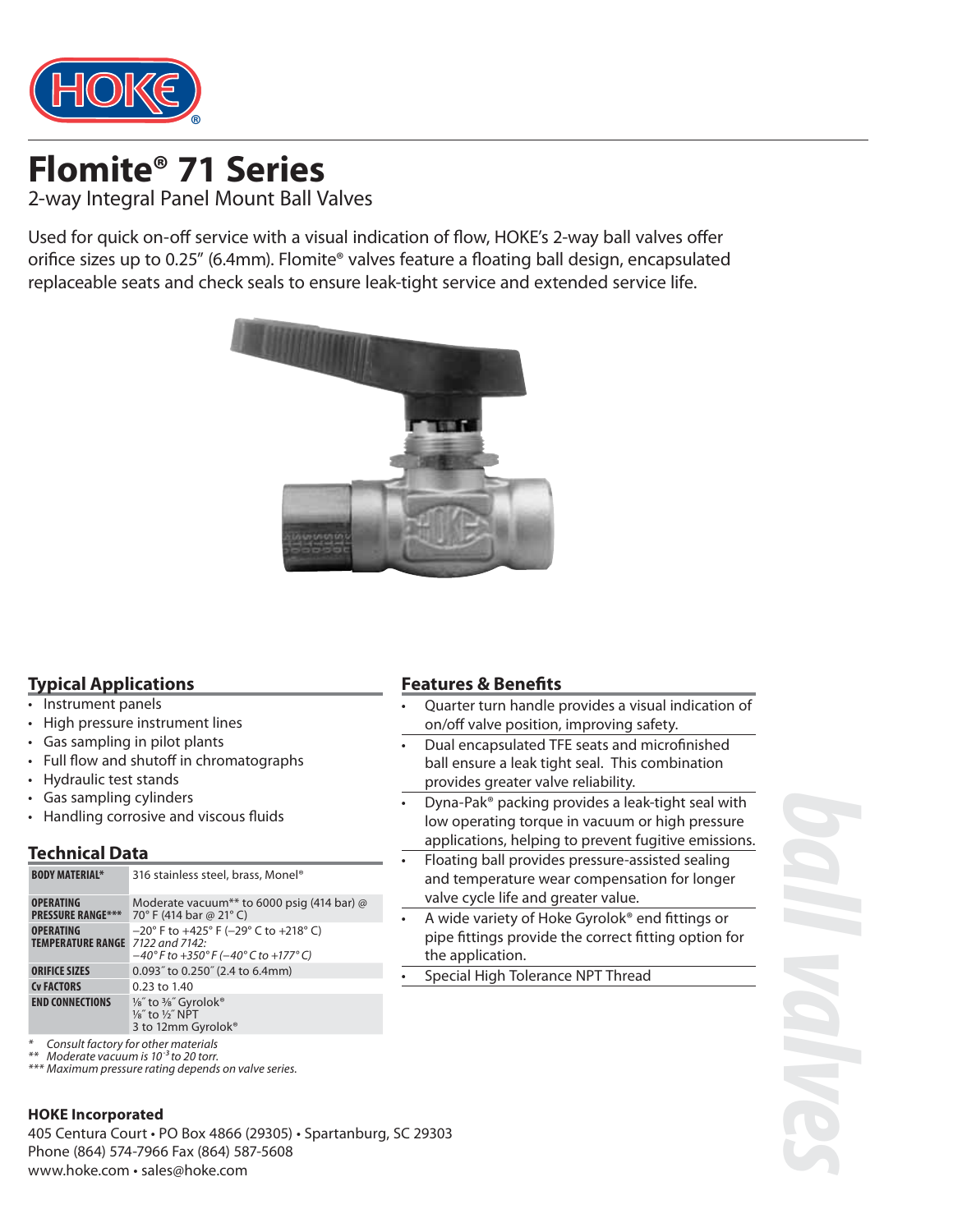### *Materials of Construction*

|                | <b>DESCRIPTION</b>                                                          | <b>BRASS</b>                               | <b>316 STAINLESS STEEL</b>                      | <b>MONEL<sup>®</sup></b>                   |
|----------------|-----------------------------------------------------------------------------|--------------------------------------------|-------------------------------------------------|--------------------------------------------|
|                | Body                                                                        | <b>Brass</b>                               | 316 stainless steel                             | Monel <sup>®</sup>                         |
| $\overline{2}$ | Ball                                                                        | 316 stainless steel                        | 316 stainless steel                             | Monel <sup>®</sup>                         |
| 3              | Stem                                                                        | 316 stainless steel                        | 316 stainless steel                             | Monel <sup>®</sup>                         |
| $\overline{4}$ | Stem packing<br>7188 Series                                                 |                                            | Dyneon <sup>™</sup> TFM 1700                    |                                            |
|                | Other valves                                                                | TFE/316 stainless steel<br>wafers          | TFE/316 stainless steel<br>wafers               | TFE/Monel <sup>®</sup> wafers              |
| 5              | Seats:<br>7115 & 7155 Series<br>7122 & 7142 Series<br>7188 Series           | <b>PCTFE</b><br><b>TFE</b>                 | <b>PCTFE</b><br><b>TFE</b><br><b>Filled TFE</b> | <b>PCTFE</b><br><b>TFE</b>                 |
| 6              | Seat retainers                                                              | <b>Brass</b>                               | 316 stainless steel                             | Monel <sup>®</sup>                         |
| 7              | Seat washers <sup>t</sup><br>7115, 7155 & 7188 Series<br>7122 & 7142 Series | Viton <sup>®</sup><br><b>TFE</b>           | Viton <sup>®</sup><br><b>TFE</b>                | Viton <sup>®</sup><br><b>TFE</b>           |
| 8              | End fitting gaskets<br>7188 Series<br>Other valves                          | <b>TFE</b>                                 | Dyneon <sup>™</sup> TFM 1700<br>TFE.            | <b>TFE</b>                                 |
| 9              | Handle                                                                      | Nylon                                      | Nylon                                           | Nylon                                      |
| 10             | Panel mounting nut<br>7115 Series<br>Other valves                           | Nickel-plated brass<br>Nickel-plated brass | Nickel-plated brass<br>316 stainless steel      | Nickel-plated brass<br>Nickel-plated brass |
|                |                                                                             |                                            |                                                 |                                            |



ON OFF

All 6000 psig valves come with long red handles for reduced operating force. All other models have a short blue handle.<br>† Other elastome

Other elastomers are available upon request. Contact your local distributor for details.

### *Pressure vs. Temperature Curve Flow Diagrams 2-way valve*



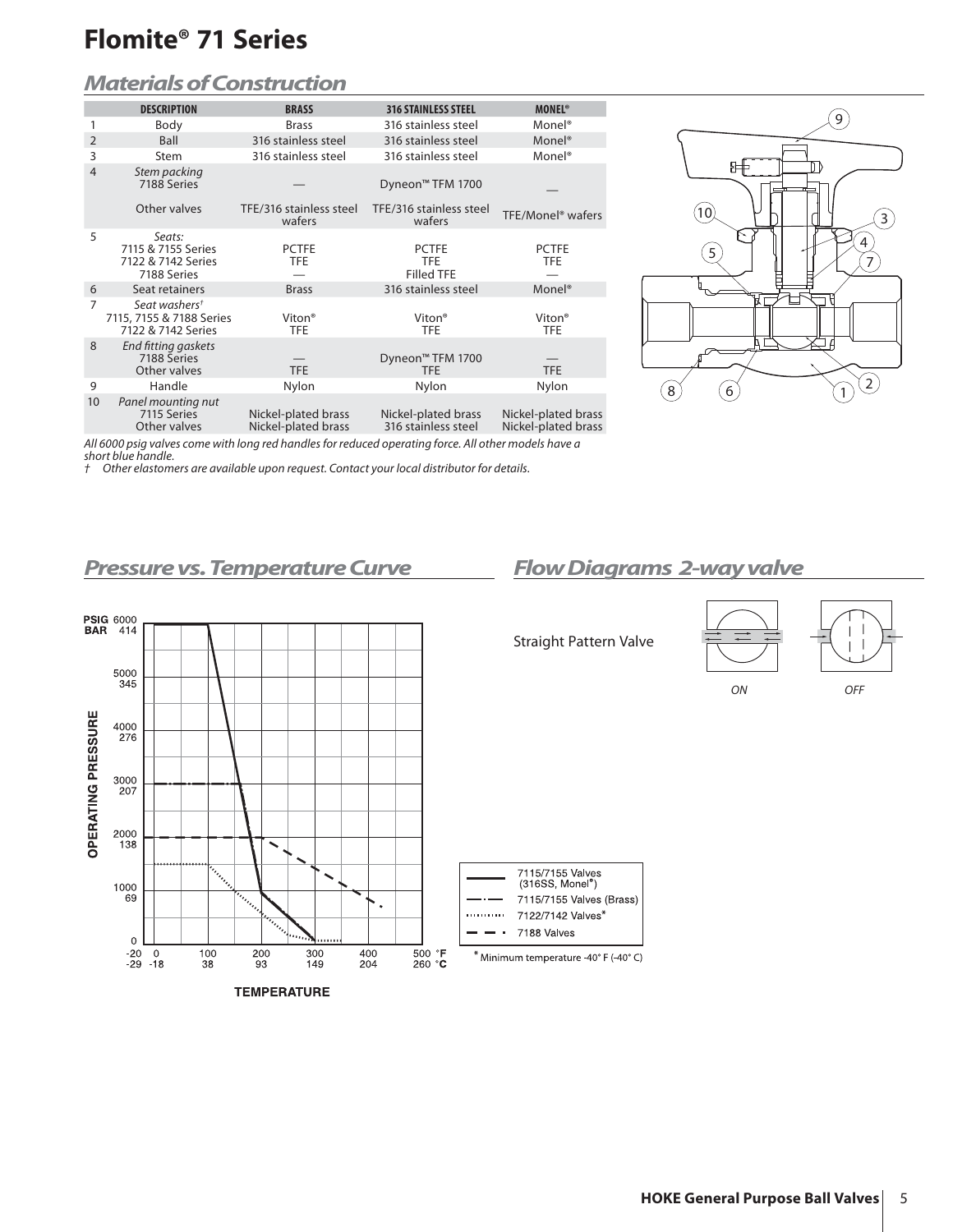## *Dimensions*

|                          |                          |             |                |                 | <b>PANEL MOUNTING</b>           |               |                          |                       |                  |
|--------------------------|--------------------------|-------------|----------------|-----------------|---------------------------------|---------------|--------------------------|-----------------------|------------------|
| <b>INLET A</b>           | <b>OUTLET B</b>          | <b>UNIT</b> | <b>ORIFICE</b> | $\mathsf{C}$    | E.                              | H             | H <sup>1</sup>           | <b>MAX. THICKNESS</b> | <b>HOLE SIZE</b> |
|                          |                          | inch        | 0.093          | $1\frac{9}{32}$ | 2 <sup>19</sup> / <sub>32</sub> | 13/32         | $1\frac{1}{32}$          | $\frac{3}{16}$        | 19/32            |
| 1%" Gyrolok              | 1%" Gyrolok              | mm          | 2.4            | 33              | 66                              | 10            | 9                        | 5                     | 15               |
| %" female NPT            | 1%" female NPT           | inch        | 0.125          | $1\frac{9}{32}$ | $13\frac{1}{3}2$                | 13/32         | $1\frac{1}{32}$          | $\frac{3}{16}$        | 19/32            |
|                          |                          | mm          | 3.2            | 33              | 50                              | 10            | 9                        | 5                     | 15               |
| %" female NPT            | 1%" female NPT           | inch        | 0.250          | 119/32          | $2^{1\frac{2}{64}}$             | $\frac{1}{2}$ | $\frac{7}{6}$            | $\frac{1}{4}$         | 4%4              |
|                          |                          | mm          | 6.4            | 41              | 58                              | 13            | 11                       | 6                     | 19               |
| 1/4" Gyrolok®            | 1/4" Gyrolok®            | inch        | 0.125          | $1\frac{9}{32}$ | $2^{11}/16$                     | 13/32         | $1\frac{1}{32}$          | $\frac{3}{16}$        | 19/32            |
|                          |                          | mm          | 3.2            | 33              | 68                              | 10            | 9                        | 5                     | 15               |
| 1/4" Gyrolok®            | 1/4" Gyrolok®            | inch        | 0.187          | $1^{19}/32$     | $3\frac{3}{2}$                  | $1/2$         | $\frac{7}{6}$            | $\frac{1}{4}$         | 4%4              |
|                          |                          | mm          | 4.7            | 41              | 78                              | 13            | 11                       | 6                     | 19               |
| 1/4" male NPT            |                          | inch        | 0.187          | $1\frac{3}{4}$  | 2%                              | $\frac{1}{2}$ | $\overline{\frac{7}{6}}$ | $\frac{1}{4}$         | 4%4              |
|                          | 1/4" Gyrolok®            | mm          | 4.7            | 45              | 73                              | 13            | 11                       | 6                     | 19               |
| 1/4" male NPT            | <sup>3</sup> %″ Gyrolok® | inch        | 0.250          | $1\frac{3}{4}$  | 2%                              | $\frac{1}{2}$ | $\frac{7}{6}$            | $\frac{1}{4}$         | 4%4              |
|                          |                          | mm          | 6.4            | 45              | 73                              | 13            | $\mathbf{1}$             | 6                     | 19               |
| 1/4" male NPT            | 1/4" male NPT            | inch        | 0.187          | 119/32          | $2^{17/32}$                     | $\frac{1}{2}$ | $\frac{7}{6}$            | $\frac{1}{4}$         | 4%4              |
|                          |                          | mm          | 4.7            | 41              | 64                              | 13            | 11                       | 6                     | 19               |
| 1/4" male NPT            | 1/4" female NPT          | inch        | 0.250          | $1\frac{3}{4}$  | $2^{17/32}$                     | $\frac{1}{2}$ | $\frac{7}{6}$            | $\frac{1}{4}$         | 4%4              |
|                          |                          | mm          | 6.4            | 45              | 64                              | 13            | $\mathbf{1}$             | 6                     | 19               |
| 1/4" female NPT          | 1/4" female NPT          | inch        | 0.250          | $1\frac{3}{4}$  | 2%6                             | $\frac{1}{2}$ | $\frac{7}{6}$            | $\frac{1}{4}$         | 4%4              |
|                          |                          | mm          | 6.4            | 45              | 62                              | 13            | 11                       | 6                     | 19               |
| <sup>3</sup> %″ Gyrolok® | <sup>3</sup> %″ Gyrolok® | inch        | 0.250          | $1\frac{3}{4}$  | $3\frac{1}{4}$                  | $\frac{1}{2}$ | $\frac{7}{6}$            | $\frac{1}{4}$         | 4%4              |
|                          |                          | mm          | 6.4            | 45              | 83                              | 13            | 11                       | 6                     | 19               |
| 1/2" Gyrolok®            | 1/2" Gyrolok®            | inch        | 0.250          | 129/32          | 4%                              | $\frac{1}{2}$ | $\frac{7}{6}$            | $\frac{1}{4}$         | 49/64            |
|                          |                          | mm          | 6.4            | 49              | 106                             | 13            | 11                       | 6                     | 19               |
|                          | 3mm Gyrolok®             | inch        | 0.093          | $1\frac{9}{32}$ | $2^{19/32}$                     | 13/32         | $1\frac{1}{32}$          | $\frac{3}{16}$        | 19/32            |
| 3mm Gyrolok®             |                          | mm          | 2.4            | 33              | 66                              | 10            | 9                        | 5                     | 15               |
| 6mm Gyrolok®             | 6mm Gyrolok®             | inch        | 0.125          | $1\frac{9}{32}$ | $2^{11}/6$                      | 13/32         | $1\frac{1}{32}$          | $\frac{3}{16}$        | 19/32            |
|                          |                          | mm          | 3.2            | 33              | 68                              | 10            | 9                        | 5                     | 15               |
| 6mm Gyrolok®             | 6mm Gyrolok®             | inch        | 0.187          | 119/32          | $3\frac{3}{2}$                  | $\frac{1}{2}$ | $\frac{7}{6}$            | $\frac{1}{4}$         | 4%4              |
|                          |                          | mm          | 4.7            | 41              | 78                              | 13            | 11                       | 6                     | 19               |
|                          |                          | inch        | 0.250          | $1\frac{3}{4}$  | $3\frac{1}{4}$                  | $\frac{1}{2}$ | $\frac{7}{6}$            | $\frac{1}{4}$         | 4%4              |
| 8mm Gyrolok®             | 8mm Gyrolok®             | mm          | 6.4            | 45              | 83                              | 13            | 11                       | 6                     | 19               |
| 10mm Gyrolok®            | 10mm Gyrolok®            | inch        | 0.250          | $1\frac{3}{4}$  | 3%                              | $1/2$         | $\frac{7}{6}$            | $\frac{1}{4}$         | 4%4              |
|                          |                          | mm          | 6.4            | 45              | 79                              | 13            | 11                       | 6                     | 19               |
|                          |                          | inch        | 0.250          | 1%              | $\overline{4}$                  | $\frac{1}{2}$ | $\frac{7}{6}$            | $\frac{1}{4}$         | 4%4              |
| 12mm Gyrolok®            | 12mm Gyrolok®            | mm          | 6.4            | 48              | 103                             | 13            | 11                       | 6                     | 19               |

Dimensions for reference only, subject to change.

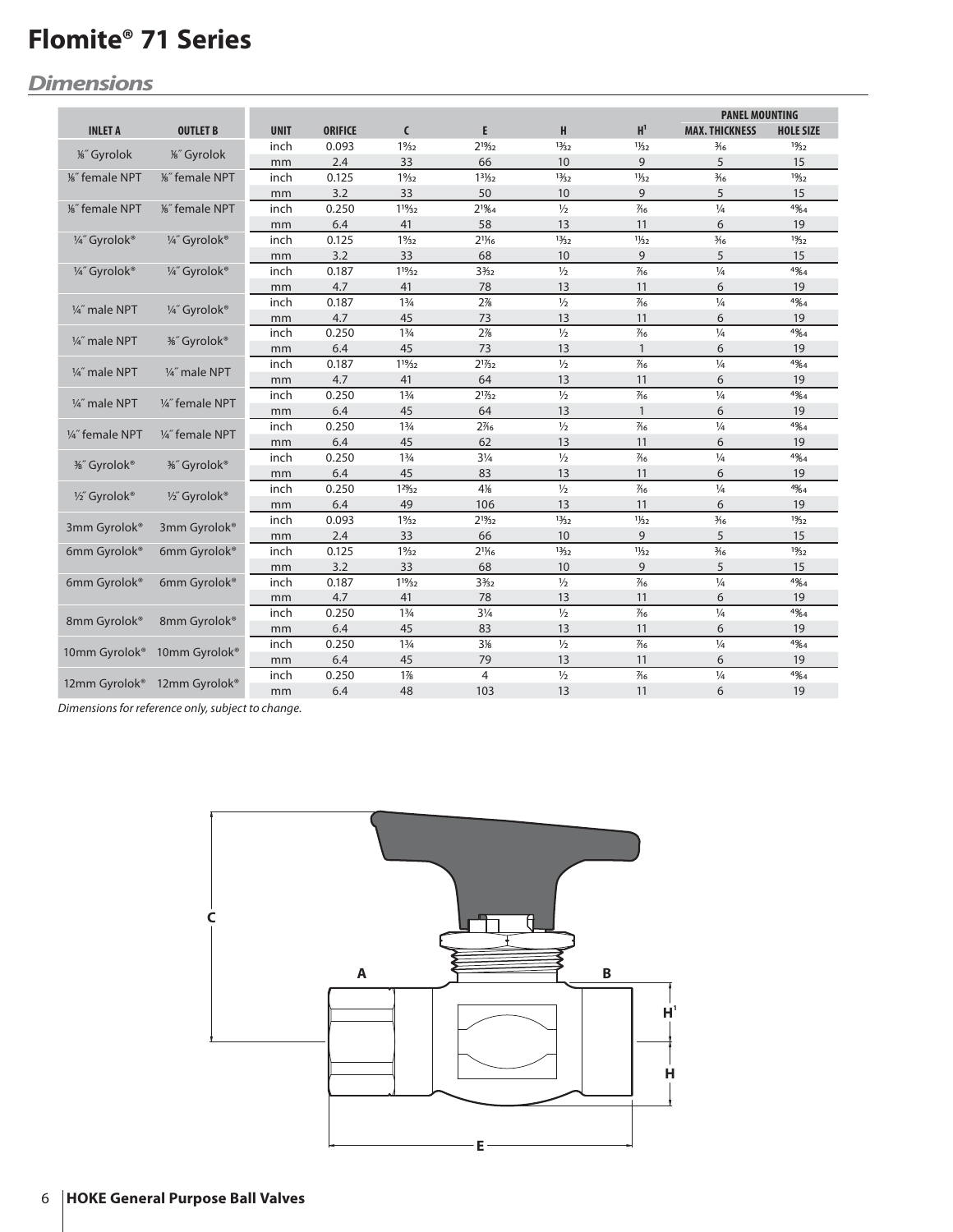### *How to Order Standard Valves*

#### **Flomite® 7115 & 7155 Series PCTFE Seats—Viton® Washers**

Brass: Pressure to 3000 psig (207 bar) 316 Stainless Steel/Monel®: Pressure to 6000 psig Temperature range: 0° F to 300° F (-18° C to 149° C)

| <b>END CONNECTIONS</b>       |                              | <b>ORDER BY PART NUMBER</b> |               |                          |                |           |
|------------------------------|------------------------------|-----------------------------|---------------|--------------------------|----------------|-----------|
| <b>INLET</b>                 | <b>OUTLET</b>                | <b>BRASS</b>                | 316 ST. STEEL | <b>MONEL<sup>®</sup></b> | <b>ORIFICE</b> | <b>Cv</b> |
| 1/8" Gyrolok®                | 1/8" Gyrolok®                | 7155G2B                     | 7155G2Y       |                          | 0.093          | 0.23      |
| 1/ <sub>8</sub> " female NPT | 1/ <sub>8</sub> " female NPT | 7155F2B                     | 7155F2Y       |                          | 0.125          | 0.40      |
| 1/ <sub>8</sub> " female NPT | 1/ <sub>8</sub> " female NPT |                             | 7115F2Y       |                          | 0.250          | 1.40      |
| 1/4" Gyrolok®                | 1/4" Gyrolok®                | 7155G4B                     | 7155G4Y       |                          | 0.125          | 0.40      |
| 1/4" Gyrolok®                | 1/4" Gyrolok®                | 7115G4B                     | 7115G4Y       | 7115G4M                  | 0.187          | 0.80      |
| 1/4" male NPT                | 1/4" Gyrolok®                | 7115H4B                     | 7115H4Y       |                          | 0.187          | 0.80      |
| 1/4" male NPT                | 1/4" female NPT              | 7115L4B                     | 7115L4Y       |                          | 0.250          | 1.40      |
| 1/4" female NPT              | 1/4" female NPT              | 7115F4B                     | 7115F4Y       | 7115F4M                  | 0.250          | 1.40      |
| 3/8" Gyrolok®                | 3/8" Gyrolok®                | 7115G6B                     | 7115G6Y       |                          | 0.250          | 1.40      |
| 1/2" Gyrolok®                | 1/2" Gyrolok®                | 7115G8B                     | 7115G8Y       |                          | 0.250          | 1.40      |
| 1/2" female NPT              | 1/2" female NPT              | 7115F8B                     | 7115F8Y       |                          | 0.250          | 1.40      |
| 3mm Gyrolok®                 | 3mm Gyrolok®                 |                             | 7155G3YMM     |                          | 0.093          | 0.23      |
| 6mm Gyrolok®                 | 6mm Gyrolok®                 |                             | 7155G6YMM     |                          | 0.125          | 0.40      |
| 6mm Gyrolok®                 | 6mm Gyrolok®                 |                             | 7115G6YMM     |                          | 0.187          | 0.80      |
| 8mm Gyrolok®                 | 8mm Gyrolok®                 |                             | 7115G8YMM     |                          | 0.250          | 1.40      |
| 10mm Gyrolok®                | 10mm Gyrolok®                |                             | 7115G10YMM    |                          | 0.250          | 1.40      |
| 12mm Gyrolok <sup>®</sup>    | 12mm Gyrolok®                |                             | 7115G12YMM    |                          | 0.250          | 1.40      |



#### **Flomite® 7122 & 7142 Series TFE Seats—TFE Washers**

Pressure to 1500 psig (103 bar)

Temperature range: -40° F to +350° F (-40° C to +176° C)

| <b>END CONNECTIONS</b>       |                              | <b>ORDER BY PART NUMBER</b> |               |                          |                |           |
|------------------------------|------------------------------|-----------------------------|---------------|--------------------------|----------------|-----------|
| <b>INLET</b>                 | <b>OUTLET</b>                | <b>BRASS</b>                | 316 ST. STEEL | <b>MONEL<sup>®</sup></b> | <b>ORIFICE</b> | <b>Cv</b> |
| 1/8" Gyrolok®                | 1/ <sub>8</sub> " Gyrolok®   | 7142G2B                     | 7142G2Y       |                          | 0.093          | 0.23      |
| 1/ <sub>8</sub> " female NPT | 1/ <sub>8</sub> " female NPT | 7142F2B                     | 7142F2Y       |                          | 0.125          | 0.40      |
| 1/4" Gyrolok®                | 1/4" Gyrolok®                | 7142G4B                     | 7142G4Y       |                          | 0.125          | 0.40      |
| 1/4" Gyrolok®                | 1/4" Gyrolok®                | 7122G4B                     | 7122G4Y       | 7122G4M                  | 0.187          | 0.80      |
| 1/4" male NPT                | 1/4" Gyrolok®                | 7122H4B                     | 7122H4Y       |                          | 0.187          | 0.80      |
| 1/4" male NPT                | 3/8" Gyrolok®                |                             | 7122H46Y      |                          | 0.250          | 1.40      |
| 1/4" male NPT                | 1/4" male NPT                |                             | 7122M4Y       |                          | 0.250          | 1.40      |
| 1/4" male NPT                | 1/4" female NPT              | 7122L4B                     | 7122L4Y       |                          | 0.250          | 1.40      |
| 1/4" female NPT              | 1/4" female NPT              | 7122F4B                     | 7122F4Y       | 7122F4M                  | 0.250          | 1.40      |
| 3/8" Gyrolok®                | 3/8" Gyrolok®                | 7122G6B                     | 7122G6Y       |                          | 0.250          | 1.40      |
| 1/2" Gyrolok®                | 1/2" Gyrolok®                |                             | 7122G8Y       |                          | 0.250          | 1.40      |
| 3mm Gyrolok®                 | 3mm Gyrolok®                 |                             | 7142G3YMM     |                          | 0.093          | 0.23      |
| 6mm Gyrolok®                 | 6mm Gyrolok®                 |                             | 7142G6YMM     |                          | 0.125          | 0.40      |
| 6mm Gyrolok®                 | 6mm Gyrolok®                 |                             | 7122G6YMM     |                          | 0.187          | 0.80      |
| 8mm Gyrolok®                 | 8mm Gyrolok®                 |                             | 7122G8YMM     |                          | 0.250          | 1.40      |
| 10mm Gyrolok <sup>®</sup>    | 10mm Gyrolok®                |                             | 7122G10YMM    |                          | 0.250          | 1.40      |



7122F4B

#### **Flomite® 7188 Series Filled TFE Seats—Viton® Washers**

Pressure to 2000 psig (138 bar)

Temperature range: −20° F to +425° F (−29° C to +218° C)

| <b>END CONNECTIONS</b> |                 | <b>ORDER BY PART NUMBER</b> |                |           |
|------------------------|-----------------|-----------------------------|----------------|-----------|
| <b>INLET</b>           | <b>OUTLET</b>   | <b>316 STAINLESS STEEL</b>  | <b>ORIFICE</b> | <b>CV</b> |
| 1/4" Gyrolok®          | 1/4" Gyrolok®   | 7188G4Y                     | 0.187          | 0.80      |
| 1/4" female NPT        | 1/4" female NPT | 7188F4Y                     | 0.250          | 1.40      |
| 3/8" Gyrolok®          | 3/8" Gyrolok®   | 7188G6Y                     | 0.250          | 0.80      |
| $\frac{1}{2}$ Gyrolok® | 1/2" Gyrolok®   | 7188G8Y                     | 0.250          | 0.80      |



7188F4Y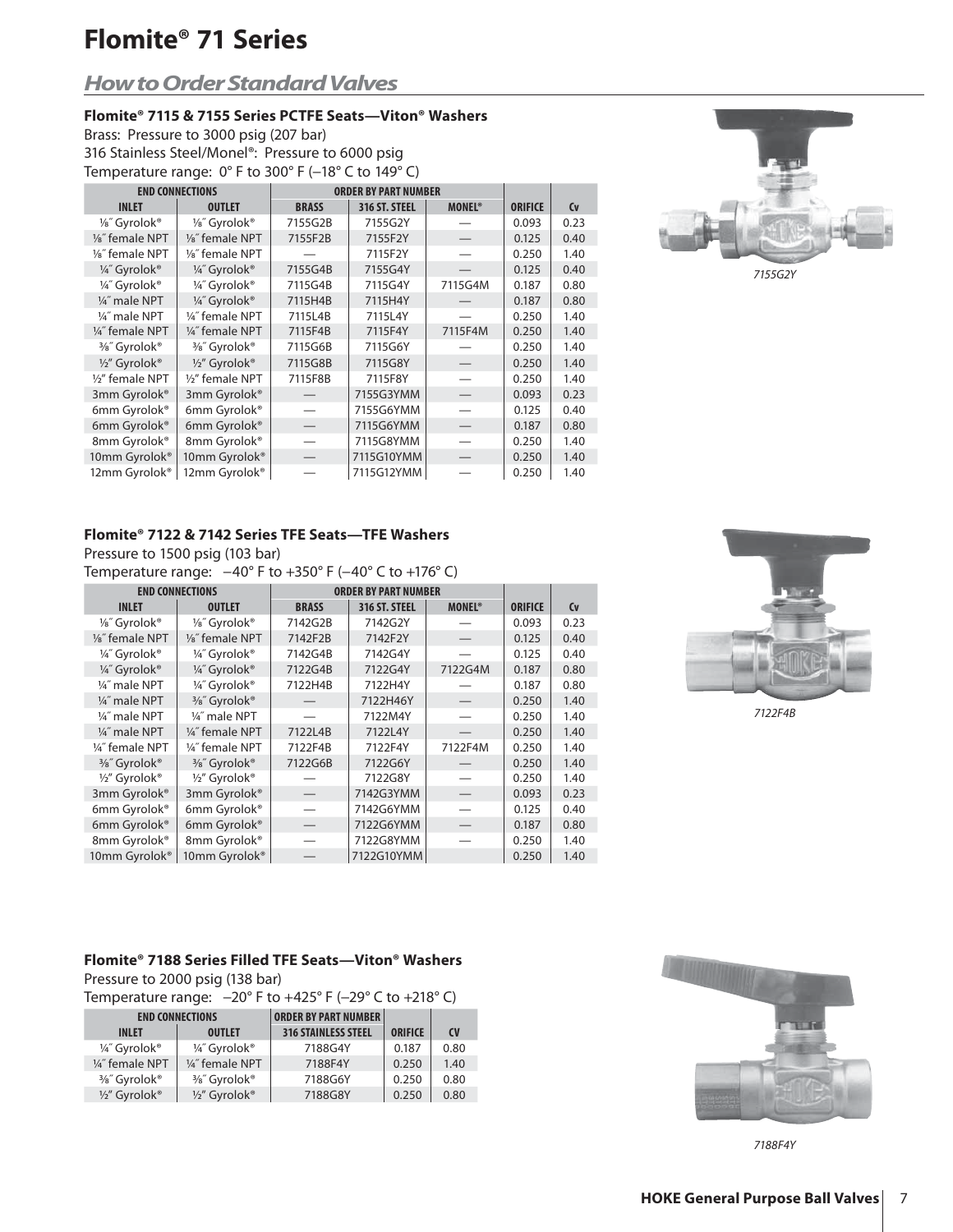### *Ordering Options*



#### **Metal Handles**

Metal handles can be ordered for Flomite® 71 Series 2-way valves with an orifice of 0.187˝ or 0.250˝. To order, specify kit 7100K13 following the valve number (Example: 7155G2Y–7100K13).

#### **Color-coded Handles**

Color-coded handles are available for Flomite® 71 Series valves. Order by the part numbers listed below.

| <b>HANDLE COLOR</b> | 7115, 7122 & 7188 SERIES | 7142 & 7155 SERIES |
|---------------------|--------------------------|--------------------|
| Red                 | 95683-030                | 97346-030          |
| Blue                | 95683-031                | 97346-031          |
| <b>Black</b>        | 95683-032                | 97346-032          |
| Green               | 95683-033                | 97346-033          |
| Orange              | 95683-034                | 97346-034          |



#### **Handle Locking Kit**

Safety lockout kits are available for applications which must conform to Code of Federal Regulations 29CFR Part 1910, OSHA Safety and Health Act, and other international regulations. Valves can be locked in either an opened or closed position with the stainless steel upper and lower locking plates. Lock with readily available padlocks or commercially available multiple lockout devices. Locking kits include the locking plates and assembly instructions. To order a safety lockout kit for 7115, 7122 and 7188 Series valves, specify kit 7100K18.

#### **Spare Parts**

Spare parts and repair kits are available for all ball valves. Please contact your distributor for specific information.

#### **Cleaning and Testing**

When ordering, please specify if oxygen cleaning or helium leak testing is required.

#### **Additional Sizes**

Additional sizes and options are available on special request. Please consult your local HOKE distributor.